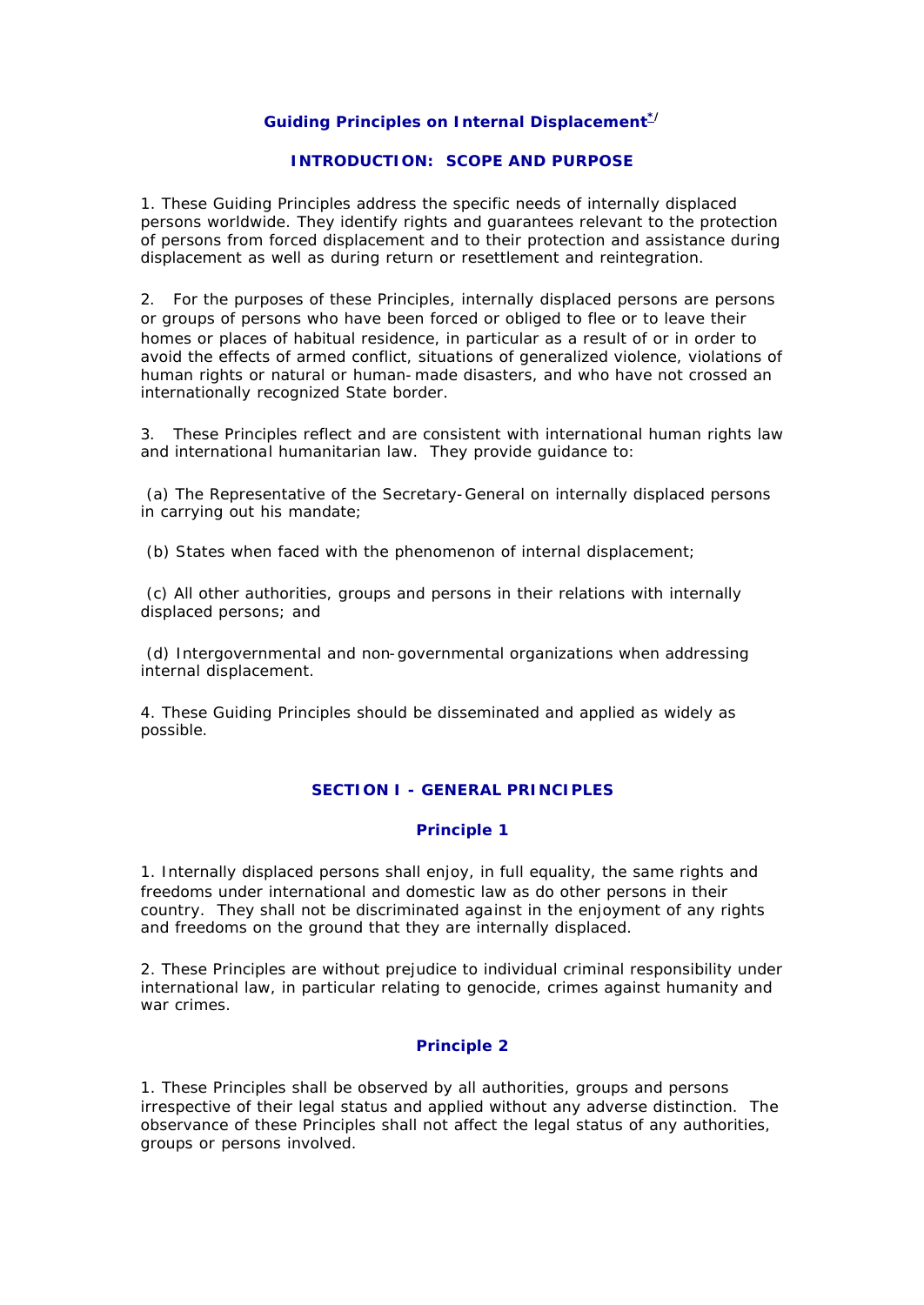2. These Principles shall not be interpreted as restricting, modifying or impairing the provisions of any international human rights or international humanitarian law instrument or rights granted to persons under domestic law. In particular, these Principles are without prejudice to the right to seek and enjoy asylum in other countries.

### **Principle 3**

1. National authorities have the primary duty and responsibility to provide protection and humanitarian assistance to internally displaced persons within their jurisdiction.

2. Internally displaced persons have the right to request and to receive protection and humanitarian assistance from these authorities. They shall not be persecuted or punished for making such a request.

## **Principle 4**

1. These Principles shall be applied without discrimination of any kind, such as race, colour, sex, language, religion or belief, political or other opinion, national, ethnic or social origin, legal or social status, age, disability, property, birth, or on any other similar criteria.

2. Certain internally displaced persons, such as children, especially unaccompanied minors, expectant mothers, mothers with young children, female heads of household, persons with disabilities and elderly persons, shall be entitled to protection and assistance required by their condition and to treatment which takes into account their special needs.

### **SECTION II - PRINCIPLES RELATING TO PROTECTION FROM DISPLACEMENT**

### **Principle 5**

All authorities and international actors shall respect and ensure respect for their obligations under international law, including human rights and humanitarian law, in all circumstances, so as to prevent and avoid conditions that might lead to displacement of persons.

## **Principle 6**

1. Every human being shall have the right to be protected against being arbitrarily displaced from his or her home or place of habitual residence.

2. The prohibition of arbitrary displacement includes displacement:

(a) When it is based on policies of apartheid, "ethnic cleansing" or similar practices aimed at/or resulting in altering the ethnic, religious or racial composition of the affected population;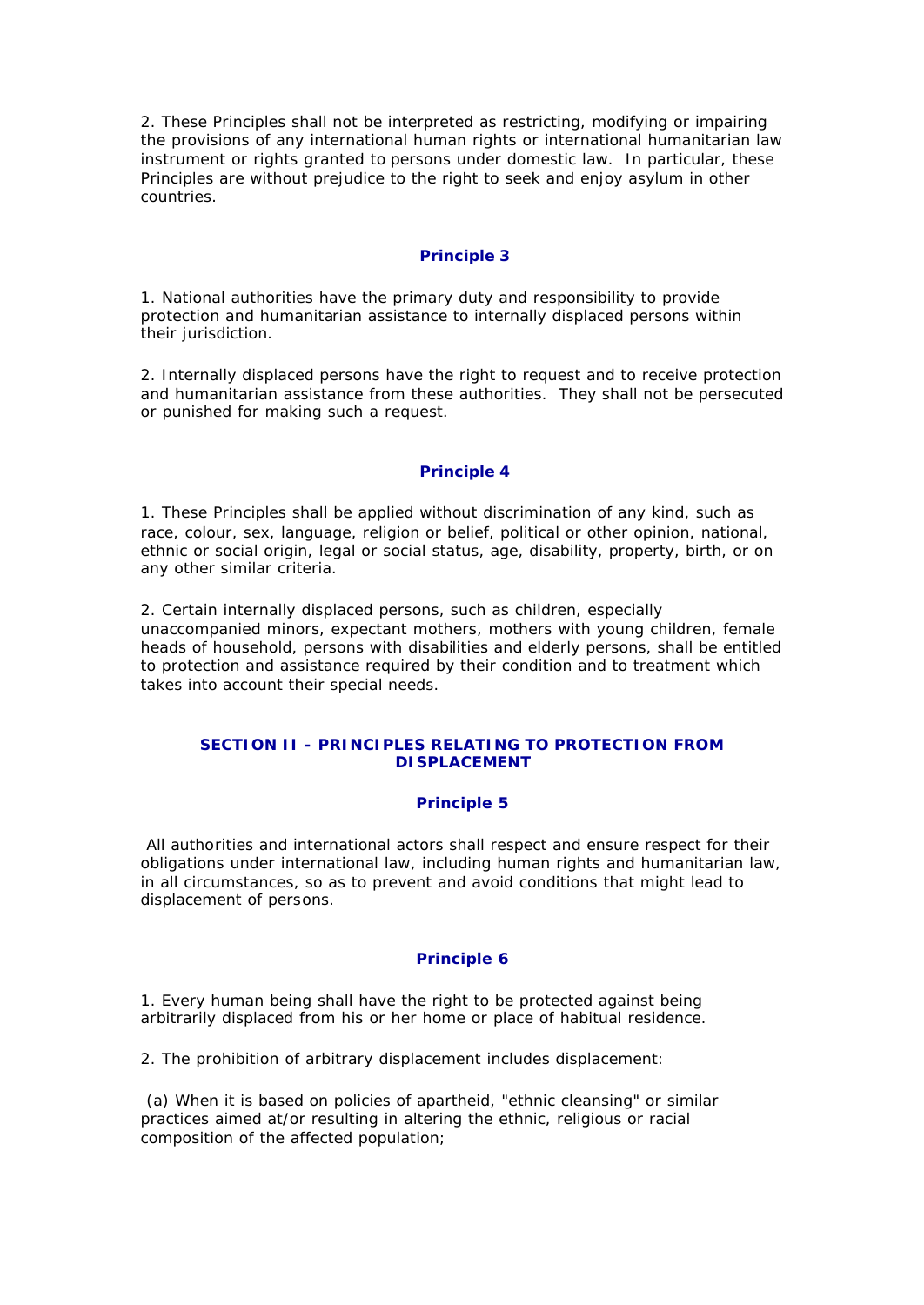(b) In situations of armed conflict, unless the security of the civilians involved or imperative military reasons so demand;

(c) In cases of large-scale development projects, which are not justified by compelling and overriding public interests;

(d) In cases of disasters, unless the safety and health of those affected requires their evacuation; and

(e) When it is used as a collective punishment.

3. Displacement shall last no longer than required by the circumstances.

# **Principle 7**

1. Prior to any decision requiring the displacement of persons, the authorities concerned shall ensure that all feasible alternatives are explored in order to avoid displacement altogether. Where no alternatives exist, all measures shall be taken to minimize displacement and its adverse effects.

2. The authorities undertaking such displacement shall ensure, to the greatest practicable extent, that proper accommodation is provided to the displaced persons, that such displacements are effected in satisfactory conditions of safety, nutrition, health and hygiene, and that members of the same family are not separated.

3. If displacement occurs in situations other than during the emergency stages of armed conflicts and disasters, the following guarantees shall be complied with:

(a) A specific decision shall be taken by a State authority empowered by law to order such measures;

(b) Adequate measures shall be taken to guarantee to those to be displaced full information on the reasons and procedures for their displacement and, where applicable, on compensation and relocation;

(c) The free and informed consent of those to be displaced shall be sought;

(d) The authorities concerned shall endeavour to involve those affected, particularly women, in the planning and management of their relocation;

(e) Law enforcement measures, where required, shall be carried out by competent legal authorities; and

(f) The right to an effective remedy, including the review of such decisions by appropriate judicial authorities, shall be respected.

#### **Principle 8**

Displacement shall not be carried out in a manner that violates the rights to life, dignity, liberty and security of those affected.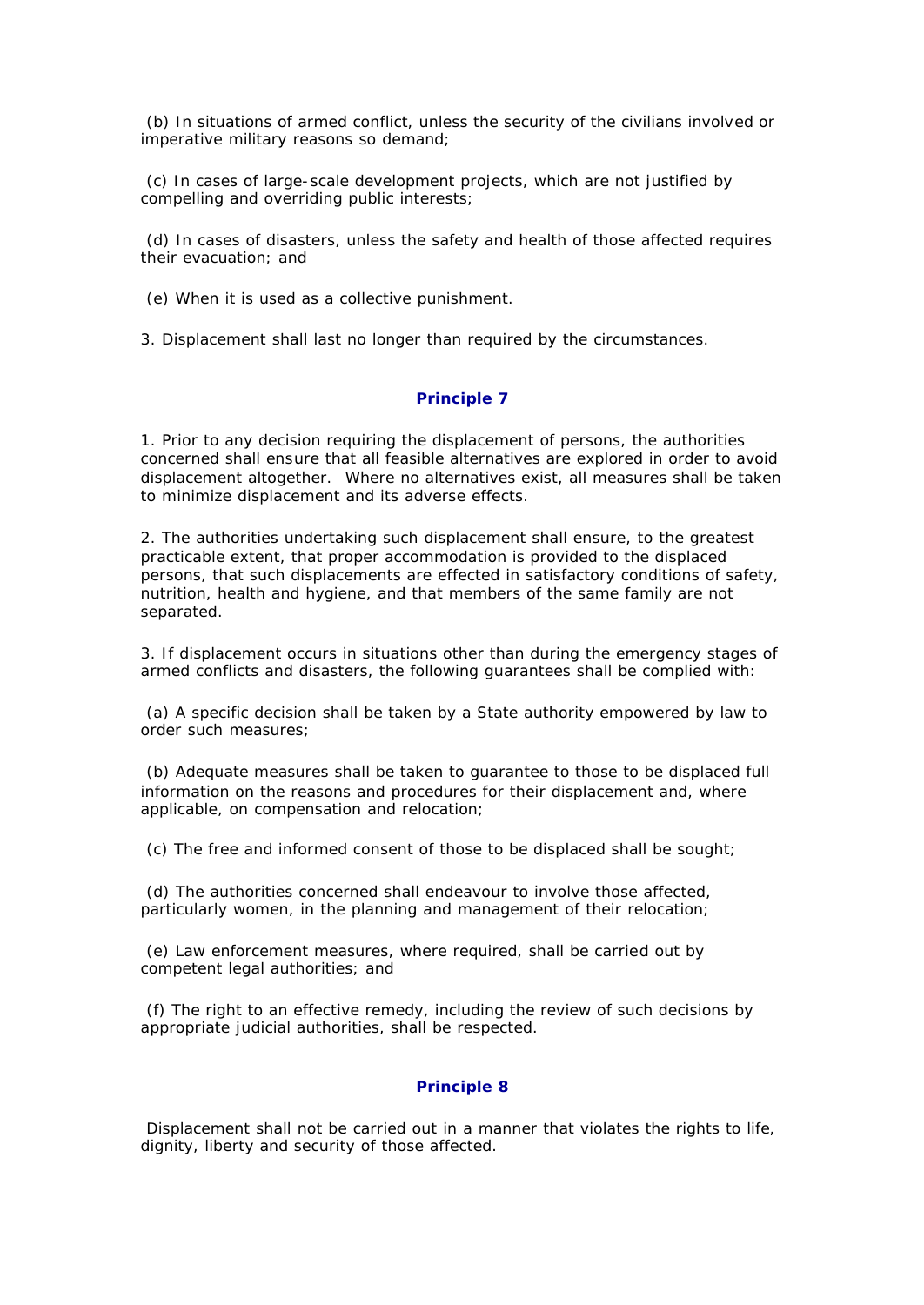### **Principle 9**

States are under a particular obligation to protect against the displacement of indigenous peoples, minorities, peasants, pastoralists and other groups with a special dependency on and attachment to their lands.

### **SECTION III - PRINCIPLES RELATING TO PROTECTION DURING DISPLACEMENT**

## **Principle 10**

1. Every human being has the inherent right to life which shall be protected by law. No one shall be arbitrarily deprived of his or her life. Internally displaced persons shall be protected in particular against:

- (a) Genocide;
- (b) Murder;
- (c) Summary or arbitrary executions; and

(d) Enforced disappearances, including abduction or unacknowledged detention, threatening or resulting in death.

Threats and incitement to commit any of the foregoing acts shall be prohibited.

2. Attacks or other acts of violence against internally displaced persons who do not or no longer participate in hostilities are prohibited in all circumstances. Internally displaced persons shall be protected, in particular, against:

(a) Direct or indiscriminate attacks or other acts of violence, including the creation of areas wherein attacks on civilians are permitted;

(b) Starvation as a method of combat;

(c) Their use to shield military objectives from attack or to shield, favour or impede military operations;

(d) Attacks against their camps or settlements; and

(e) The use of anti-personnel landmines.

### **Principle 11**

1. Every human being has the right to dignity and physical, mental and moral integrity.

2. Internally displaced persons, whether or not their liberty has been restricted, shall be protected in particular against: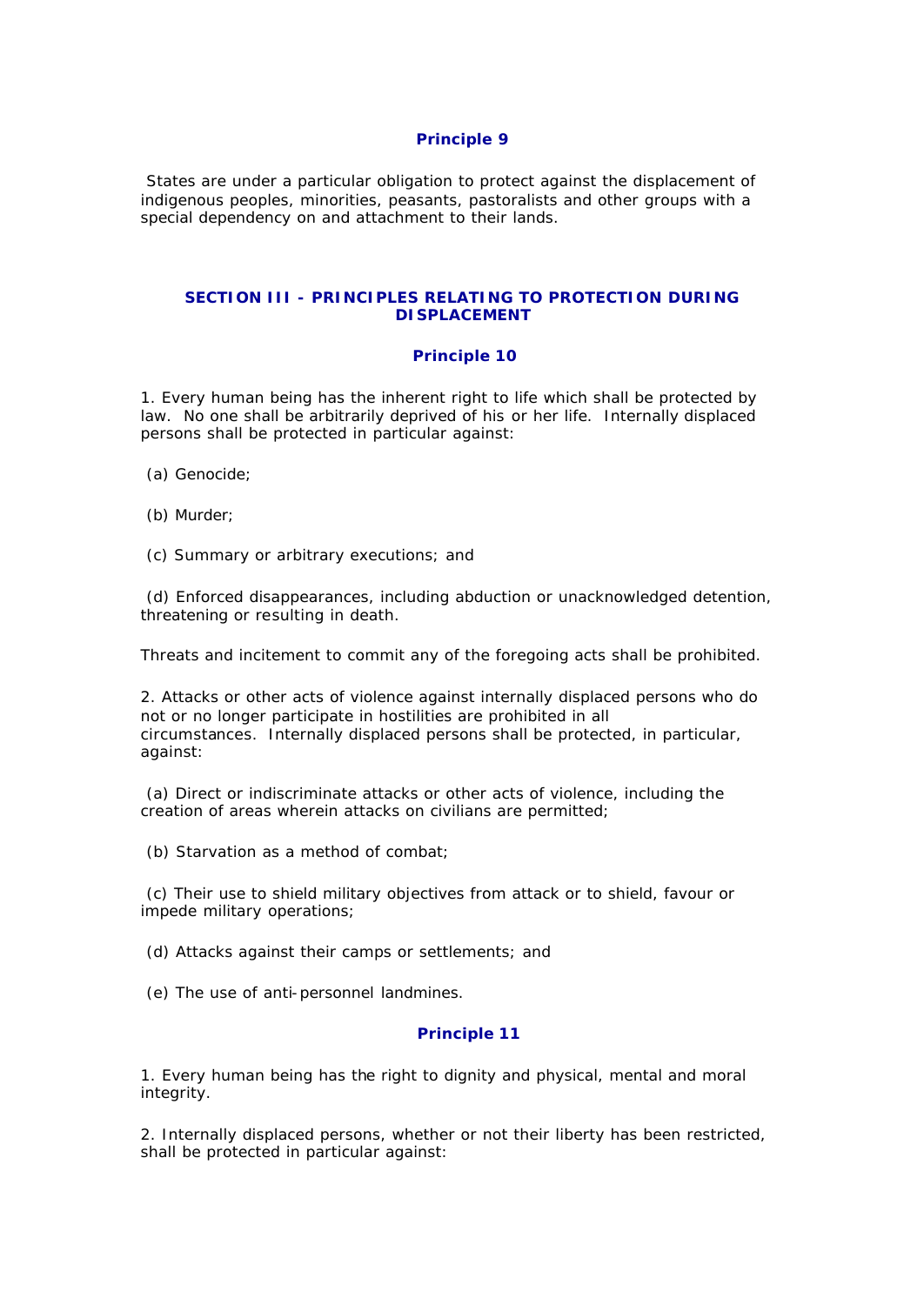(a) Rape, mutilation, torture, cruel, inhuman or degrading treatment or punishment, and other outrages upon personal dignity, such as acts of genderspecific violence, forced prostitution and any form of indecent assault;

(b) Slavery or any contemporary form of slavery, such as sale into marriage, sexual exploitation, or forced labour of children; and

(c) Acts of violence intended to spread terror among internally displaced persons.

Threats and incitement to commit any of the foregoing acts shall be prohibited.

# **Principle 12**

1. Every human being has the right to liberty and security of person. No one shall be subjected to arbitrary arrest or detention.

2. To give effect to this right for internally displaced persons, they shall not be interned in or confined to a camp. If in exceptional circumstances such internment or confinement is absolutely necessary, it shall not last longer than required by the circumstances.

3. Internally displaced persons shall be protected from discriminatory arrest and detention as a result of their displacement.

4. In no case shall internally displaced persons be taken hostage.

## **Principle 13**

1. In no circumstances shall displaced children be recruited nor be required or permitted to take part in hostilities.

2. Internally displaced persons shall be protected against discriminatory practices of recruitment into any armed forces or groups as a result of their displacement. In particular any cruel, inhuman or degrading practices that compel compliance or punish non-compliance with recruitment are prohibited in all circumstances.

### **Principle 14**

1. Every internally displaced person has the right to liberty of movement and freedom to choose his or her residence.

2. In particular, internally displaced persons have the right to move freely in and out of camps or other settlements.

## **Principle 15**

Internally displaced persons have: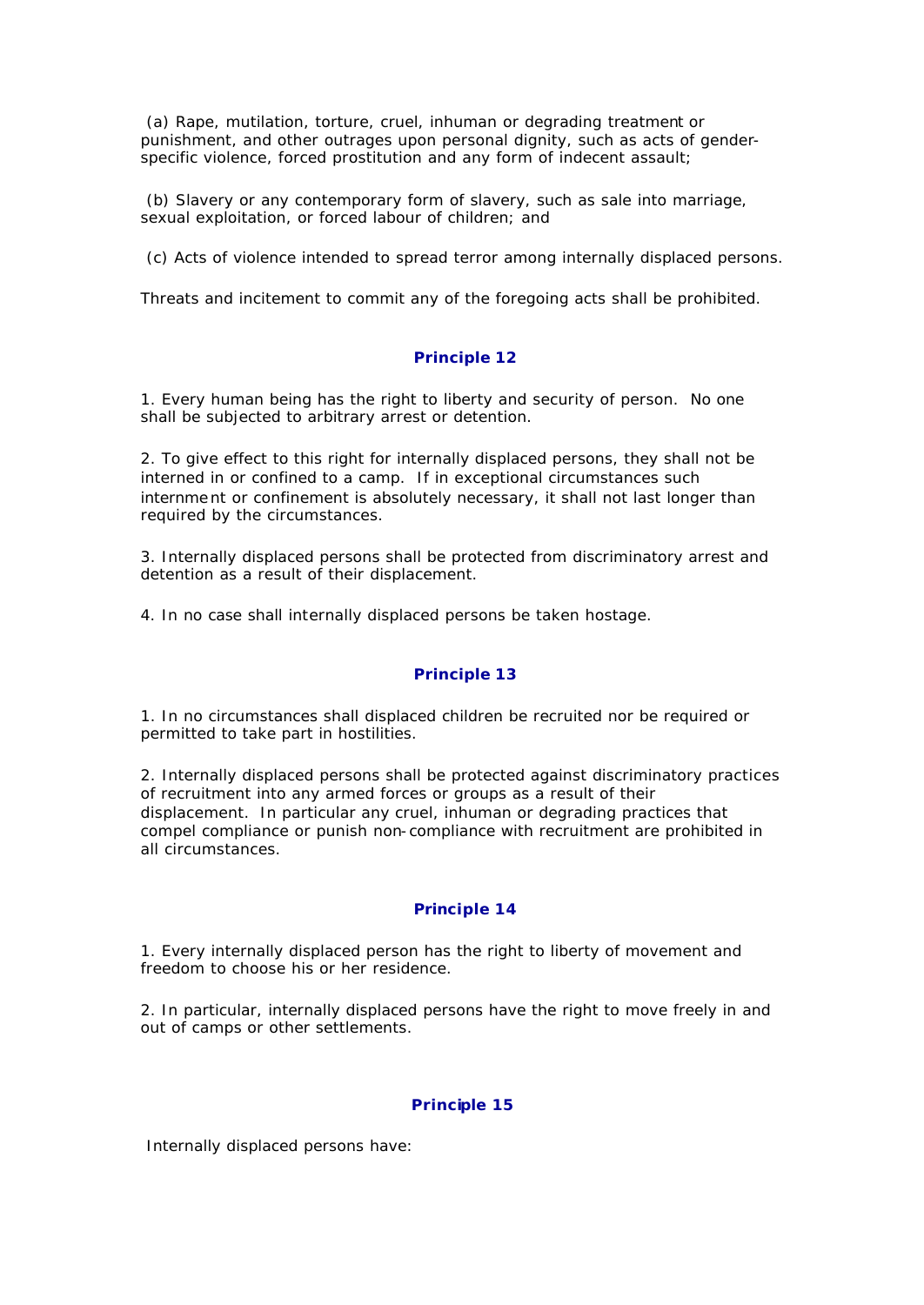(a) The right to seek safety in another part of the country;

(b) The right to leave their country;

(c) The right to seek asylum in another country; and

(d) The right to be protected against forcible return to or resettlement in any place where their life, safety, liberty and/or health would be at risk.

## **Principle 16**

1. All internally displaced persons have the right to know the fate and whereabouts of missing relatives.

2. The authorities concerned shall endeavour to establish the fate and whereabouts of internally displaced persons reported missing, and cooperate with relevant international organizations engaged in this task. They shall inform the next of kin on the progress of the investigation and notify them of any result.

3. The authorities concerned shall endeavour to collect and identify the mortal remains of those deceased, prevent their despoliation or mutilation, and facilitate the return of those remains to the next of kin or dispose of them respectfully.

4. Grave sites of internally displaced persons should be protected and respected in all circumstances. Internally displaced persons should have the right of access to the grave sites of their deceased relatives.

## **Principle 17**

1. Every human being has the right to respect of his or her family life.

2. To give effect to this right for internally displaced persons, family members who wish to remain together shall be allowed to do so.

3. Families which are separated by displacement should be reunited as quickly as possible. All appropriate steps shall be taken to expedite the reunion of such families, particularly when children are involved. The responsible authorities shall facilitate inquiries made by family members and encourage and cooperate with the work of humanitarian organizations engaged in the task of family reunification.

4. Members of internally displaced families whose personal liberty has been restricted by internment or confinement in camps shall have the right to remain together.

## **Principle 18**

1. All internally displaced persons have the right to an adequate standard of living.

2. At the minimum, regardless of the circumstances, and without discrimination, competent authorities shall provide internally displaced persons with and ensure safe access to: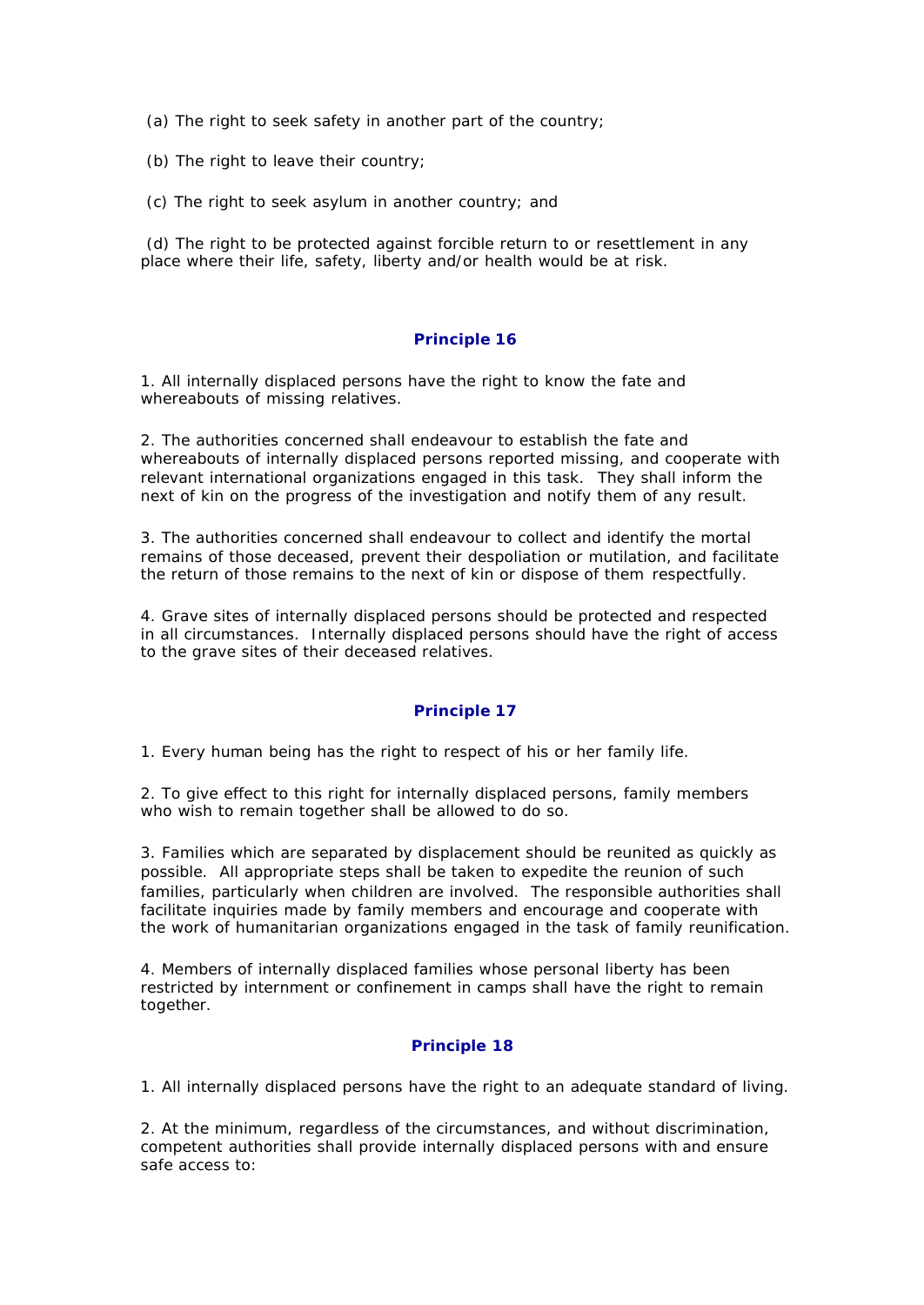- (a) Essential food and potable water;
- (b) Basic shelter and housing;
- (c) Appropriate clothing; and
- (d) Essential medical services and sanitation.

3. Special efforts should be made to ensure the full participation of women in the planning and distribution of these basic supplies.

## **Principle 19**

1. All wounded and sick internally displaced persons as well as those with disabilities shall receive to the fullest extent practicable and with the least possible delay, the medical care and attention they require, without distinction on any grounds other than medical ones. When necessary, internally displaced persons shall have access to psychological and social services.

2. Special attention should be paid to the health needs of women, including access to female health care providers and services, such as reproductive health care, as well as appropriate counselling for victims of sexual and other abuses.

3. Special attention should also be given to the prevention of contagious and infectious diseases, including AIDS, among internally displaced persons.

## **Principle 20**

1. Every human being has the right to recognition everywhere as a person before the law.

2. To give effect to this right for internally displaced persons, the authorities concerned shall issue to them all documents necessary for the enjoyment and exercise of their legal rights, such as passports, personal identification documents, birth certificates and marriage certificates. In particular, the authorities shall facilitate the issuance of new documents or the replacement of documents lost in the course of displacement, without imposing unreasonable conditions, such as requiring the return to one's area of habitual residence in order to obtain these or other required documents.

3. Women and men shall have equal rights to obtain such necessary documents and shall have the right to have such documentation issued in their own names.

### **Principle 21**

1. No one shall be arbitrarily deprived of property and possessions.

2. The property and possessions of internally displaced persons shall in all circumstances be protected, in particular, against the following acts:

(a) Pillage;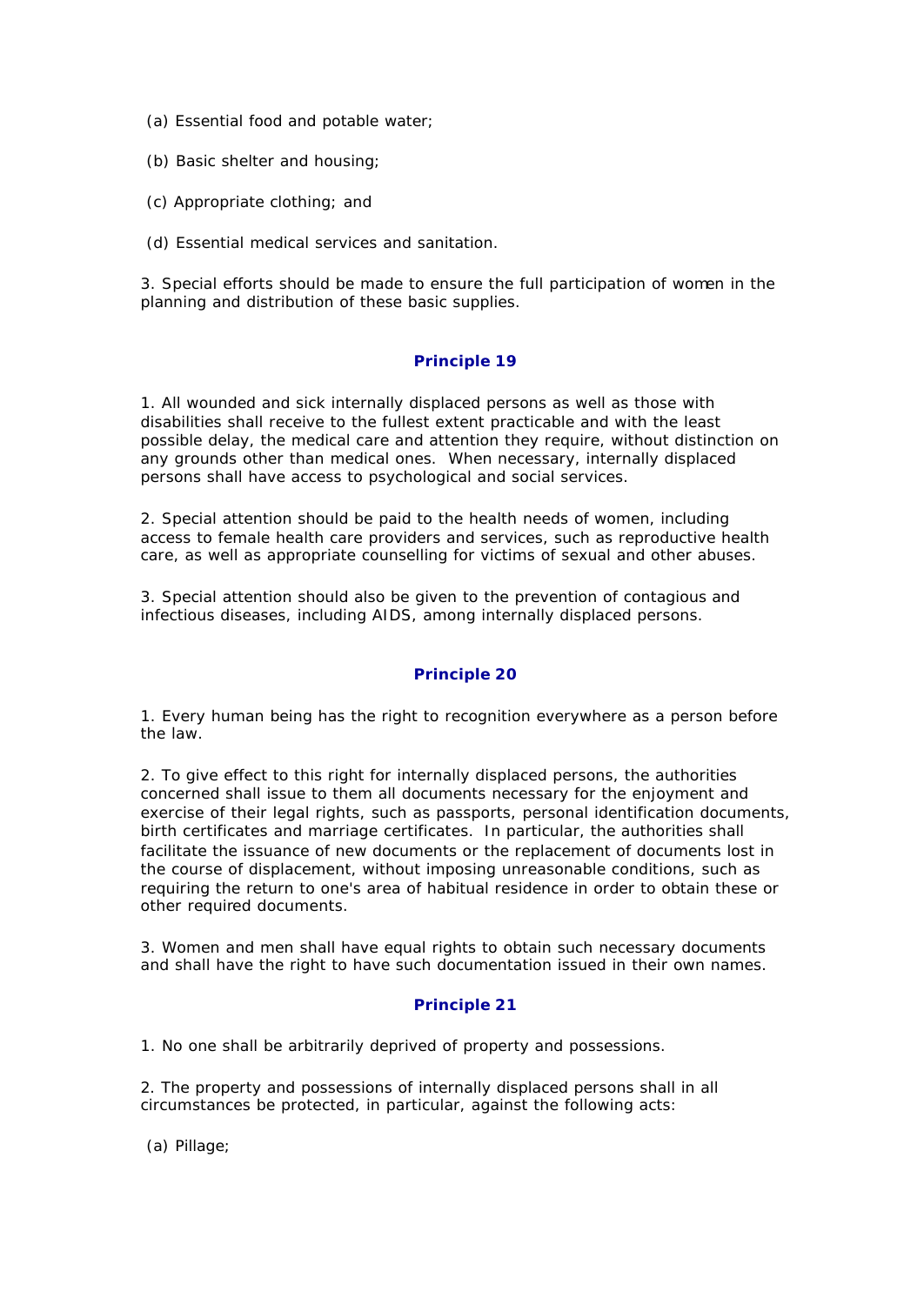(b) Direct or indiscriminate attacks or other acts of violence;

- (c) Being used to shield military operations or objectives;
- (d) Being made the object of reprisal; and

(e) Being destroyed or appropriated as a form of collective punishment.

3. Property and possessions left behind by internally displaced persons should be protected against destruction and arbitrary and illegal appropriation, occupation or use.

## **Principle 22**

1. Internally displaced persons, whether or not they are living in camps, shall not be discriminated against as a result of their displacement in the enjoyment of the following rights:

(a) The rights to freedom of thought, conscience, religion or belief, opinion and expression;

(b) The right to seek freely opportunities for employment and to participate in economic activities;

(c) The right to associate freely and participate equally in community affairs;

(d) The right to vote and to participate in governmental and public affairs, including the right to have access to the means necessary to exercise this right; and

(e) The right to communicate in a language they understand.

### **Principle 23**

1. Every human being has the right to education.

2. To give effect to this right for internally displaced persons, the authorities concerned shall ensure that such persons, in particular displaced children, receive education which shall be free and compulsory at the primary level. Education should respect their cultural identity, language and religion.

3. Special efforts should be made to ensure the full and equal participation of women and girls in educational programmes.

4. Education and training facilities shall be made available to internally displaced persons, in particular adolescents and women, whether or not living in camps, as soon as conditions permit.

# **SECTION IV - PRINCIPLES RELATING TO HUMANITARIAN ASSISTANCE**

### **Principle 24**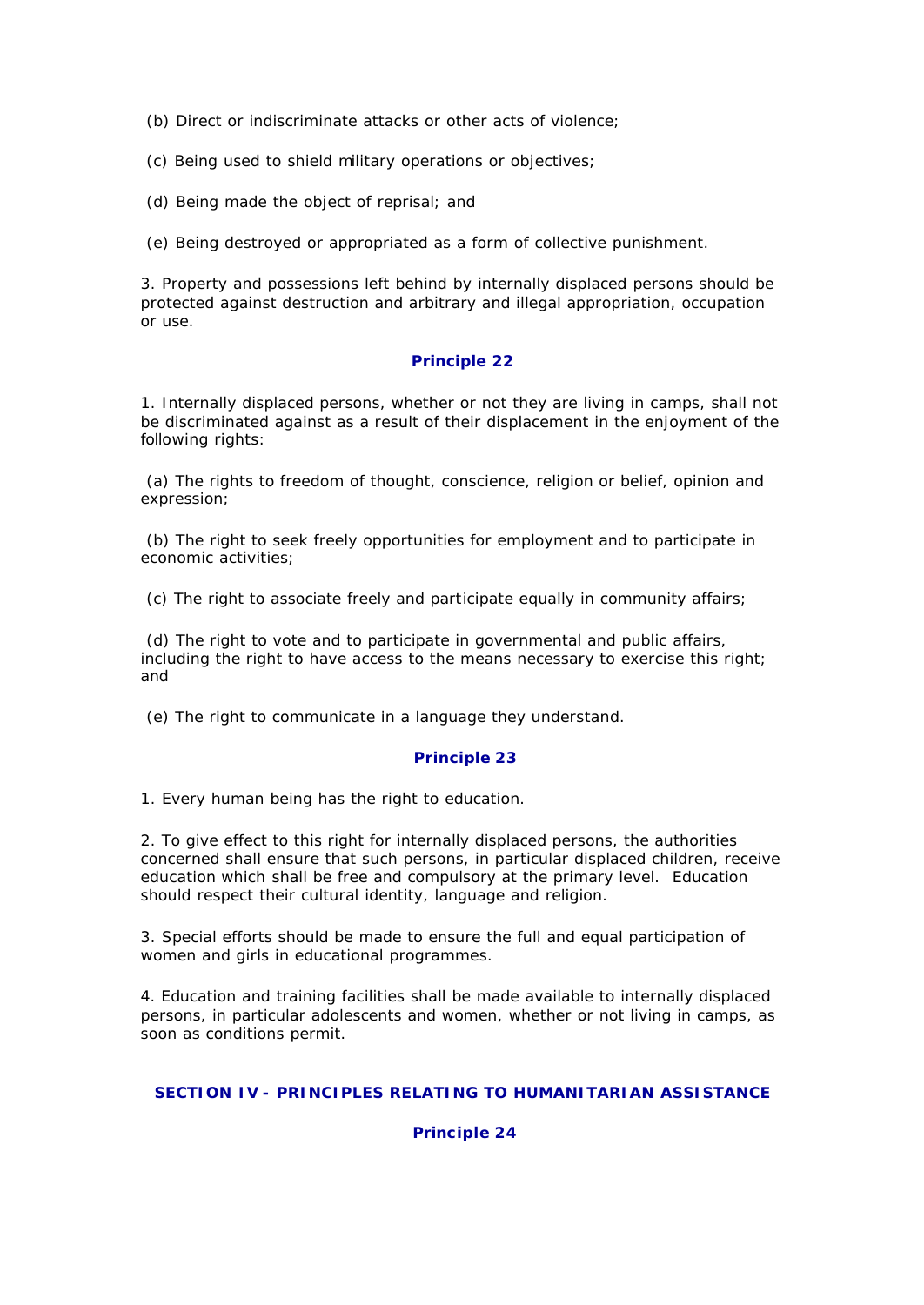1. All humanitarian assistance shall be carried out in accordance with the principles of humanity and impartiality and without discrimination.

2. Humanitarian assistance to internally displaced persons shall not be diverted, in particular for political or military reasons.

#### **Principle 25**

1. The primary duty and responsibility for providing humanitarian assistance to internally displaced persons lies with national authorities.

2. International humanitarian organizations and other appropriate actors have the right to offer their services in support of the internally displaced. Such an offer shall not be regarded as an unfriendly act or an interference in a State's internal affairs and shall be considered in good faith. Consent thereto shall not be arbitrarily withheld, particularly when authorities concerned are unable or unwilling to provide the required humanitarian assistance.

3. All authorities concerned shall grant and facilitate the free passage of humanitarian assistance and grant persons engaged in the provision of such assistance rapid and unimpeded access to the internally displaced.

#### **Principle 26**

Persons engaged in humanitarian assistance, their transport and supplies shall be respected and protected. They shall not be the object of attack or other acts of violence.

## **Principle 27**

1. International humanitarian organizations and other appropriate actors when providing assistance should give due regard to the protection needs and human rights of internally displaced persons and take appropriate measures in this regard. In so doing, these organizations and actors should respect relevant international standards and codes of conduct.

2. The preceding paragraph is without prejudice to the protection responsibilities of international organizations mandated for this purpose, whose services may be offered or requested by States.

### **SECTION V - PRINCIPLES RELATING TO RETURN, RESETTLEMENT AND REINTEGRATION**

#### **Principle 28**

1. Competent authorities have the primary duty and responsibility to establish conditions, as well as provide the means, which allow internally displaced persons to return voluntarily, in safety and with dignity, to their homes or places of habitual residence, or to resettle voluntarily in another part of the country. Such authorities shall endeavour to facilitate the reintegration of returned or resettled internally displaced persons.

2. Special efforts should be made to ensure the full participation of internally displaced persons in the planning and management of their return or resettlement and reintegration.